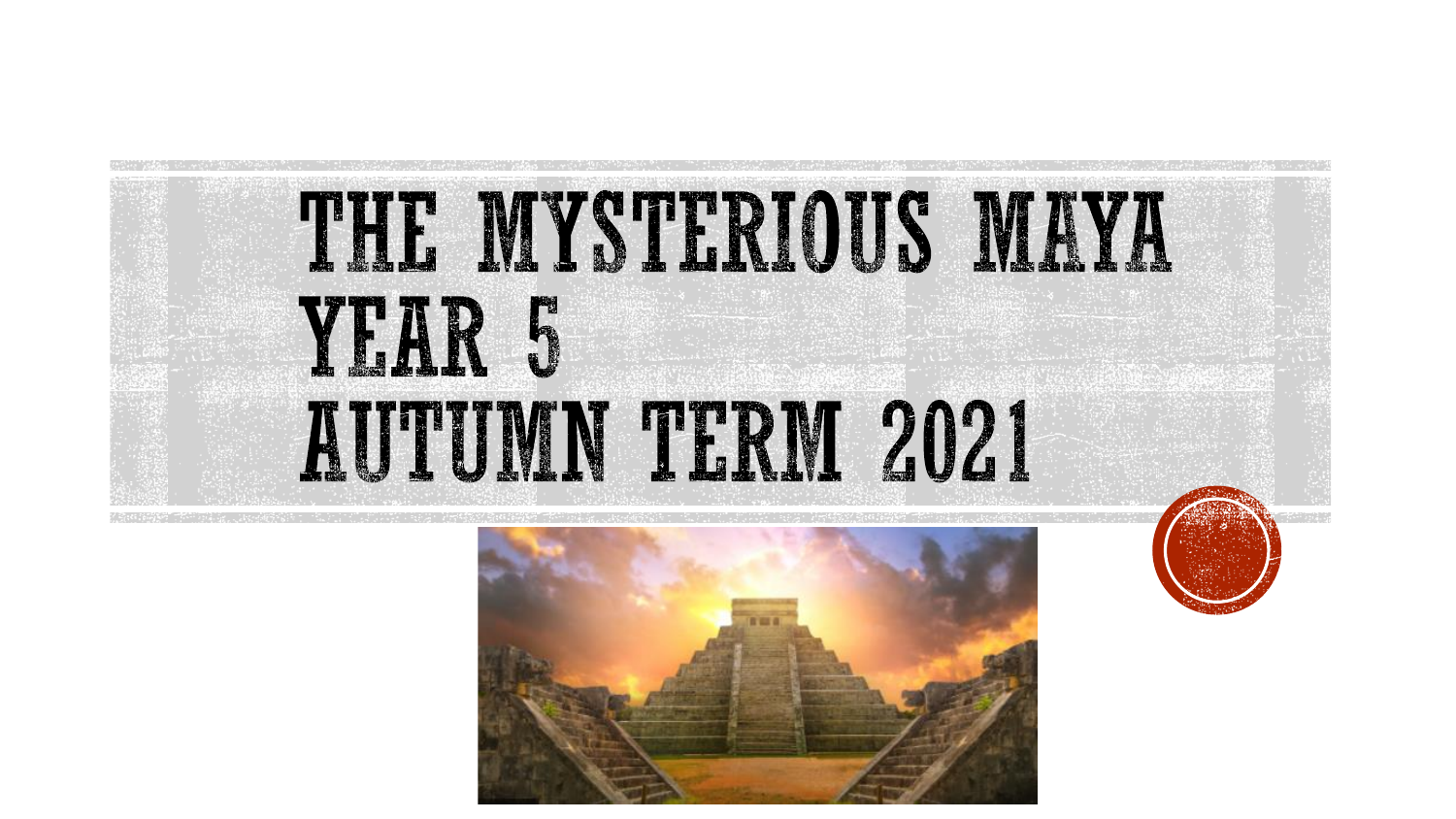## SPARKLING STARTER

### WHO ARE THE MAYANS? HOW DID THEY LIVE? AND HOW DOES A BOY CALLED **MAX FIT INTO THEIR HISTORICAL TALE?** WE WILL BE INVESTIGATING USING ART, STOP MOTION AND RESEARCH!





Through Design and Technology, the children will create their own traditional Mayan whistle.



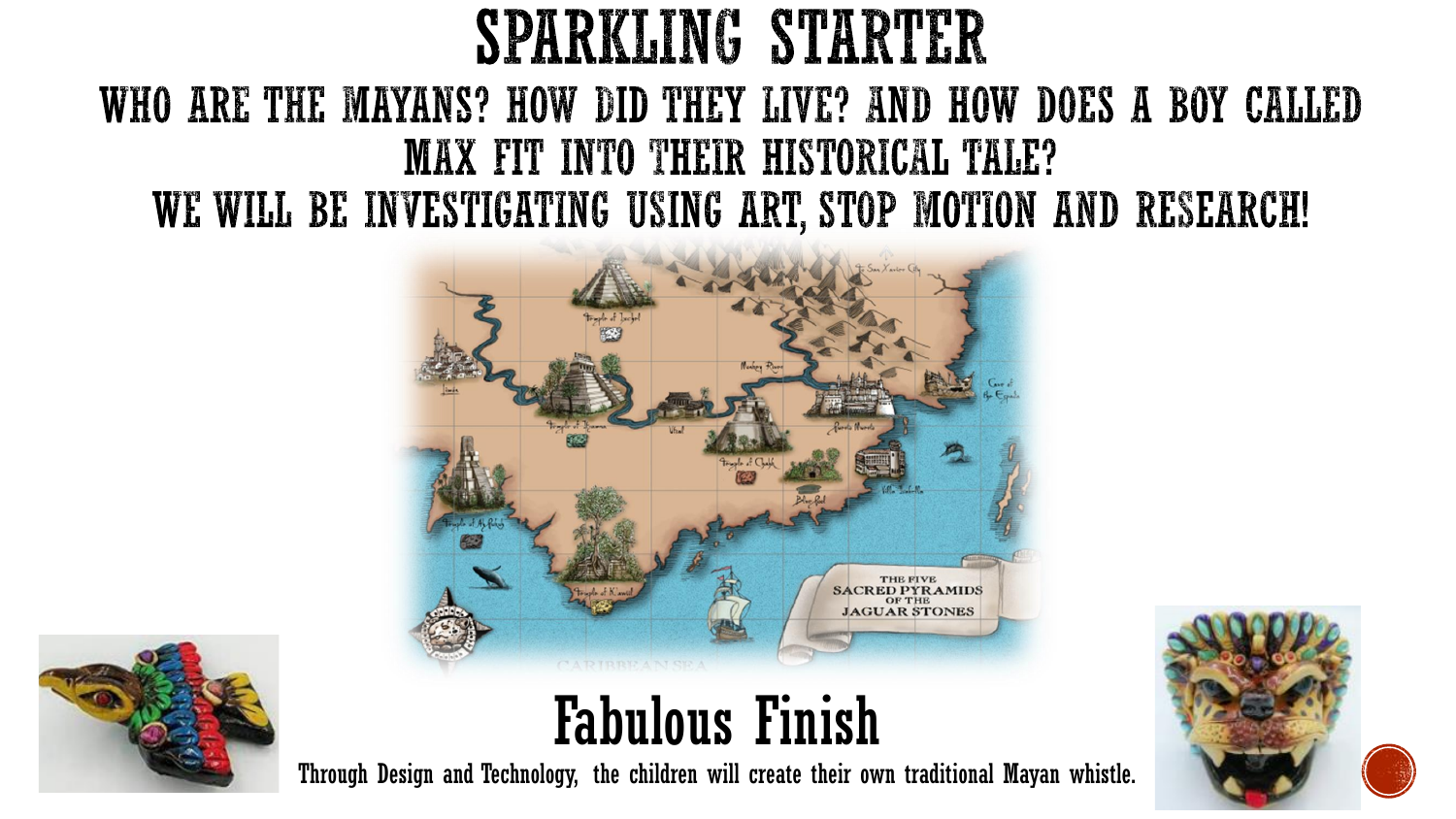## ENGLISH

#### **Class Text**

This term, we will be following Max Murphy in his quest to save his parents in the ancient city of the Maya. Working with Mayan girl Lola, we will embark on an adventure together to uncover ancient secrets of the Maya!

#### **How can you help?**

Talk to your child about what they are reading. What do they like or dislike about it? What are the themes of the story? Which character do they like best and why?

Encourage them to read lots of nonfiction text about living things and their habitats. Also reading a variety of nonchronological texts.



#### **We will be writing:**

- Non-chronological reports on the ancient Maya
- Stories from other cultures
- Performing poetry in front of an audience

#### **Assessment**

The children will be sitting assessments in December with our new assessment program Pixl. From this, we will be able to determine further intervention needs for the children within the class.

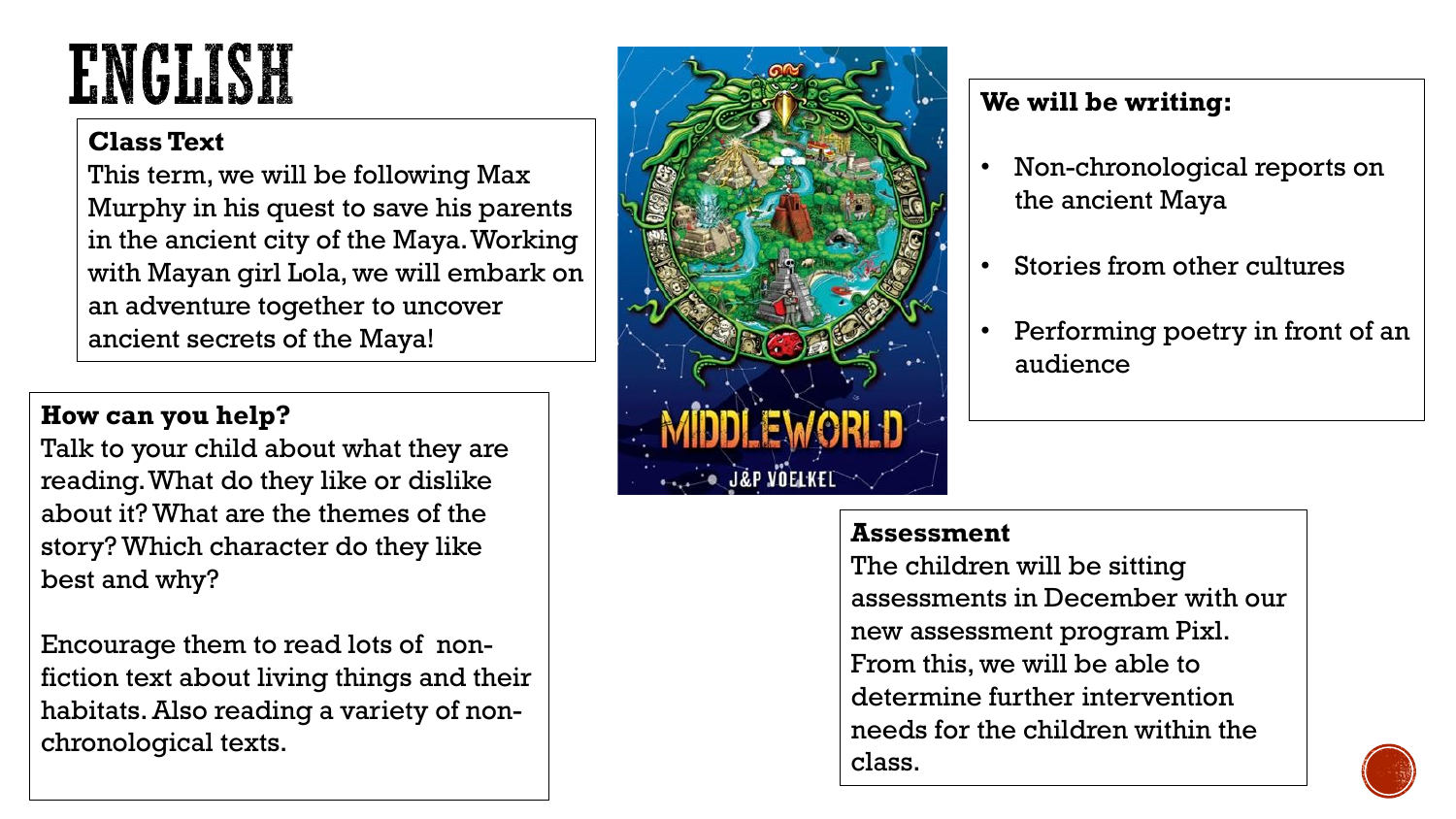## **MATHS**

#### **Overview**

- Decimal fractions
- Money
- Negative numbers

#### **How can you help?**

As we move into year 5, the children should know all times tables up to 12. Please continue to encourage your child to learn their times tables and associated division facts. e.g  $7 X 6 = 42, 6 X 7 = 42, 42 ? 7 + 6$  and  $42 / 6 = 7$ 

Why not visit these websites at home:

[www.myminimaths.co.uk](http://www.myminimaths.co.uk/) <https://ttrockstars.com/> [https://www.topmarks.co.uk/maths-games/hit](https://www.topmarks.co.uk/maths-games/hit-the-button)the-button

**How do we plan?** We use NCETM to assist with our planning alongside other sites like White Rose, TES and Twinkl.



#### **Assessment**

The children will be sitting assessments in December with our new assessment program Pixl. From this, we will be able to determine further intervention needs for the children within the class.

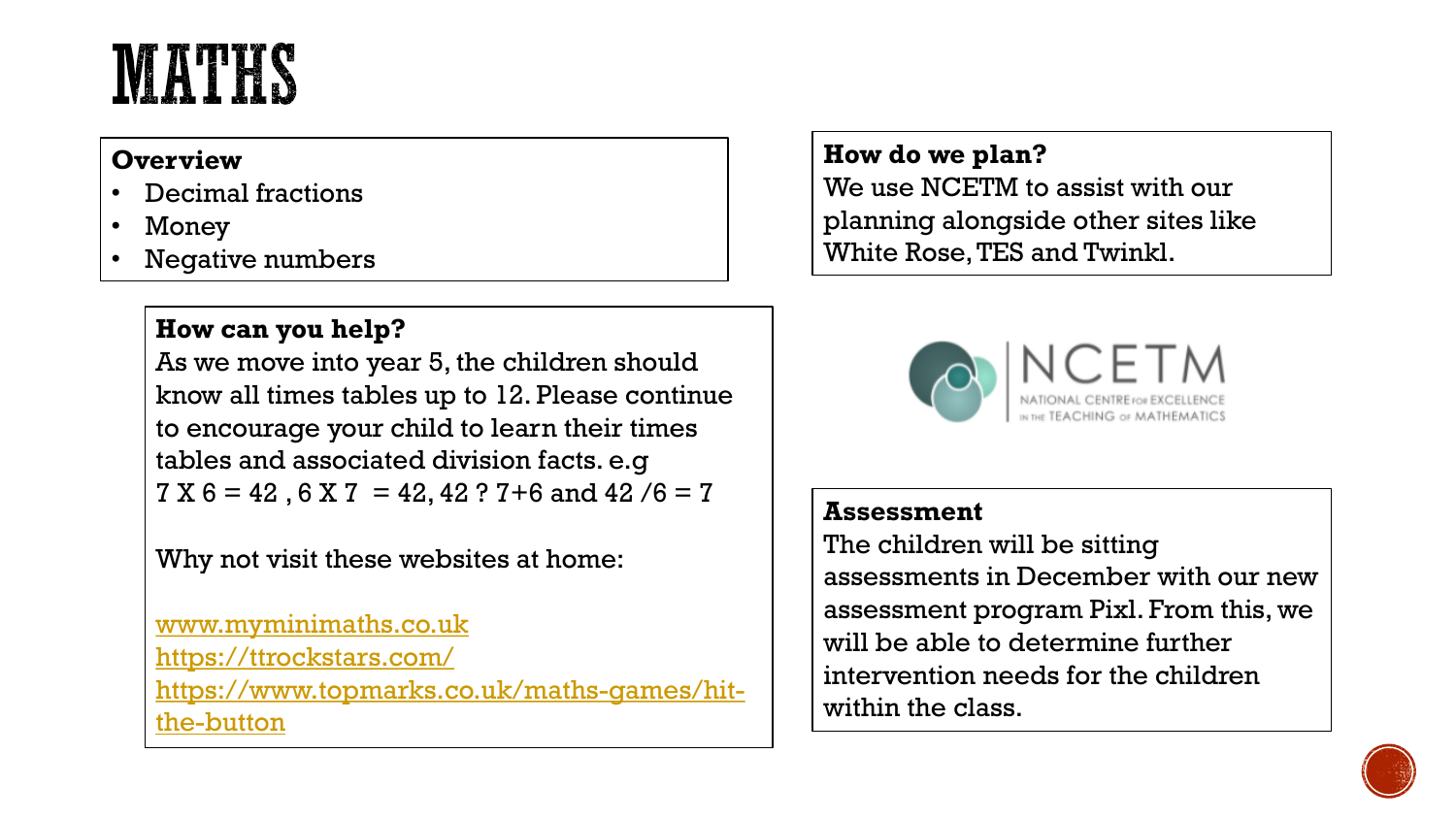## SCIENCE

In Science, we will be looking at living things and their habitats. We will be delving into their lifecycles and how different mammals, reptiles and amphibians reproduce, and comparing this with the reproduction of plants.

We will be outside as much as we can, making observations of the local area.

We will use our scientific enquiry skills to:

- make observations
- make predictions and form conclusions

#### **How can you help?**

[www.bbc.com/bitesize/topics](http://www.bbc.com/bitesize/topics)



# purple<br>mash

## Computing

In Computing, we will be investigating different elements of coding, making sure we are aware of being safe while being online and beginning to explore spreadsheets and their use of data. We use Purple Mash for our scheme of work. Your child is able to access this from home.

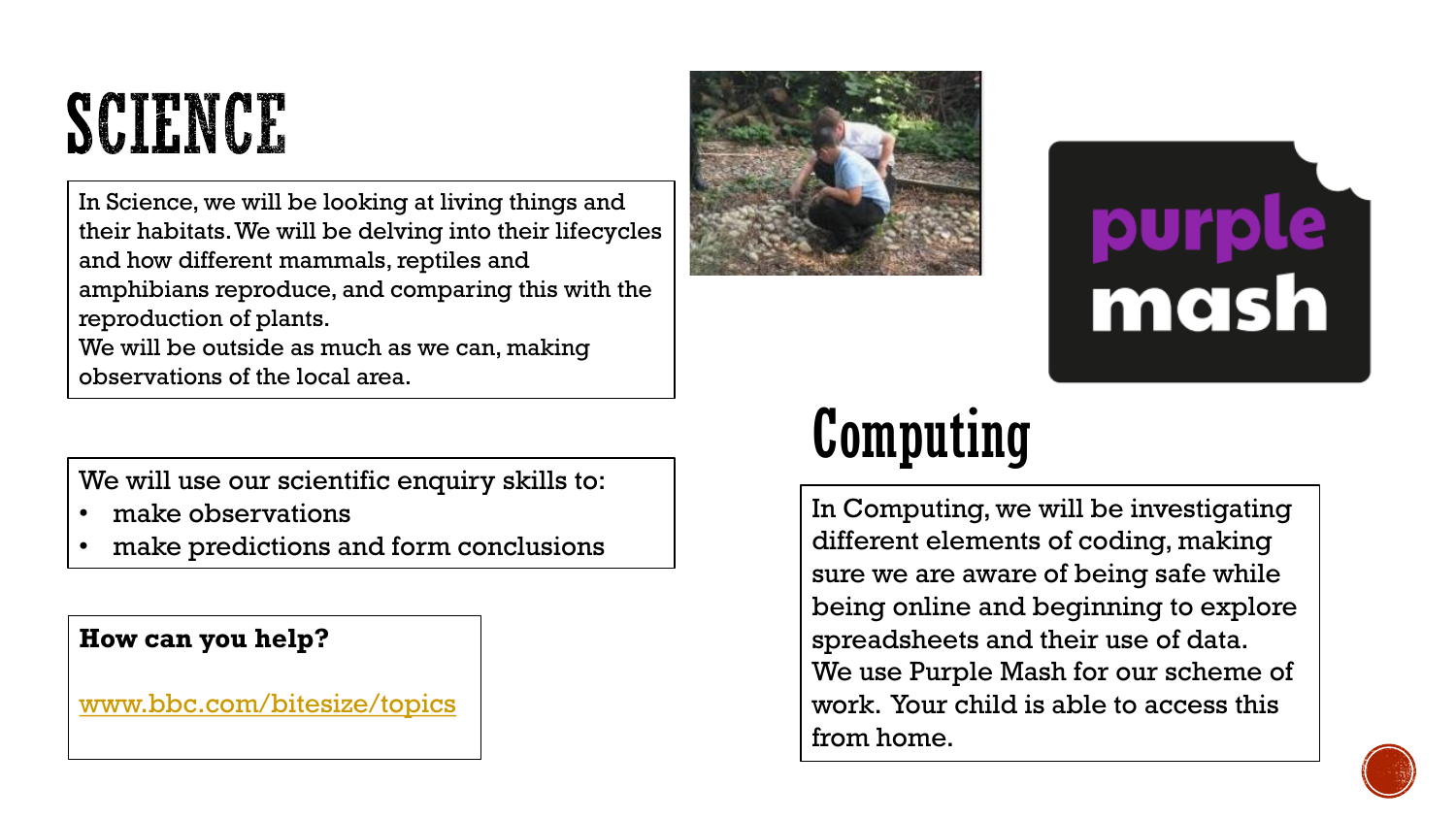## GEOGRAPHY

In Geogra[phy, we will be studying the](https://www.google.com/url?sa=i&rct=j&q=&esrc=s&source=images&cd=&cad=rja&uact=8&ved=2ahUKEwjNkqiPp9beAhVPxYUKHZkTA4oQjRx6BAgBEAU&url=https://www.biography.com/people/william-blake-9214491&psig=AOvVaw0Evhvd-7TraoXp-zS1TMDQ&ust=1542368107977972)  differences between England and South America.

We will be looking at differences in cultures, New WILL BE LOOKING AT QUITERCIES IN CULTURES,

**History** 





In D&T, we will be researching information on Mayan whistles, why they exist and what they were used for. We will design and then create our own Mayan whistle out of clay, adding detail and colour.

This term, we will be looking at the rich history of the ancient Mayans. We will familiarise ourselves with the timeline of the Maya, look at ancient art, fashion, gods and ball games. We will even be attempting to write in Maya Glyphs!



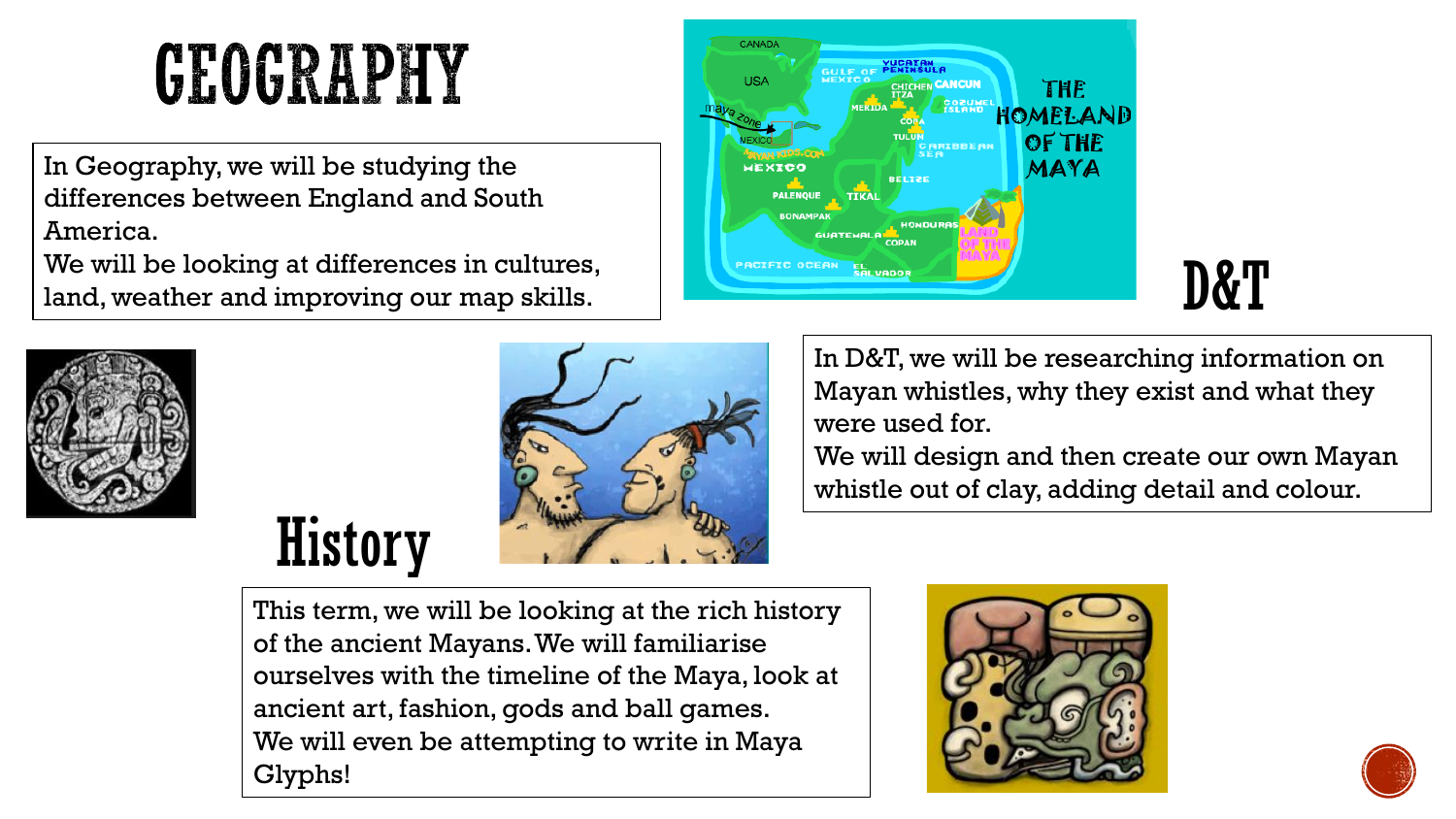PE

This term in PE, we will be looking at invasion games. We will be starting with netball, and then moving on to football and rugby.



## **Mindfulness**

We will also have daily mindfulness in class. This is where we take 10 minutes each day and discuss calming techniques.



French

In French, we will be learning how to proceed with another language while on holiday. After this topic, we will be learning how to order and eat out in French.

## PSHE

In PSHE, we will be looking at new beginnings and how we form relationships. We will discuss how to keep our relationships with different people in our lives healthy and how to maintain a positive mental health.